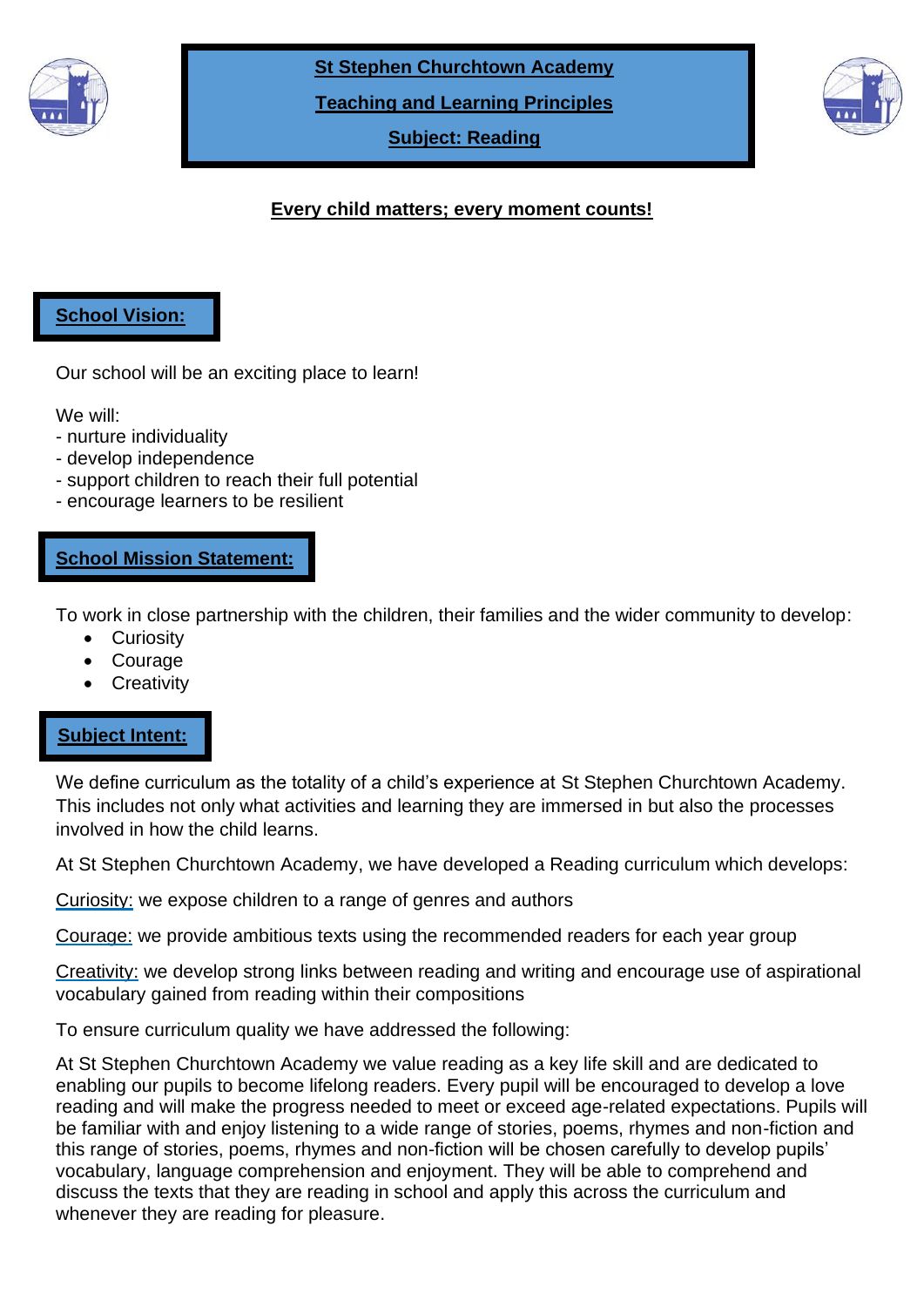### **Subject Implementation:**

Information about this is detailed in the separate documents on Reading guidance and the subject action plan which include:

- A structured overview of texts to be used for whole class reading from Y1 to Y6
- The expectations in terms of frequency, lesson structures and the VIPERS approach
- Use of Booth reading texts which are cross curricular in KS2
- The organisation of individual reading structure of class lists, frequency of hearing children read and the school reading challenge
- Reading for pleasure as a whole school approach with specific sessions dedicated to this, book corners including information on age appropriate quality texts and the reading of a class book on a daily basis.

### **Subject Impact:**

We aim for every child to be able to:

- become a lifelong reader, finding pleasure in their reading
- make progress in reading to become fluent, accurate readers who understand what they are reading both literally and through inference.
- have access to reading including a variety of genres

### **Skills Progression:**

At St Stephen, we use the objectives from the National Curriculum to ensure good coverage and challenge for all. We carefully track the objectives to ensure that new learning builds on prior knowledge and consolidates understanding showing sound progression across the depth and breadth of the subject.

Within lessons and topics, we ensure sufficient time is given to recall prior learning so that children are able to see and develop links within their learning.

For further information, please see the subject overview grid and the skills progression document.

### **Teaching and Learning Expectations:**

- Lessons will promote a love of reading
- Activities/questions will promote curiosity
- A minimum of 3 sessions per week in KS1 and 4 sessions per week in KS2
- Regular opportunities for AfL through a range of activities